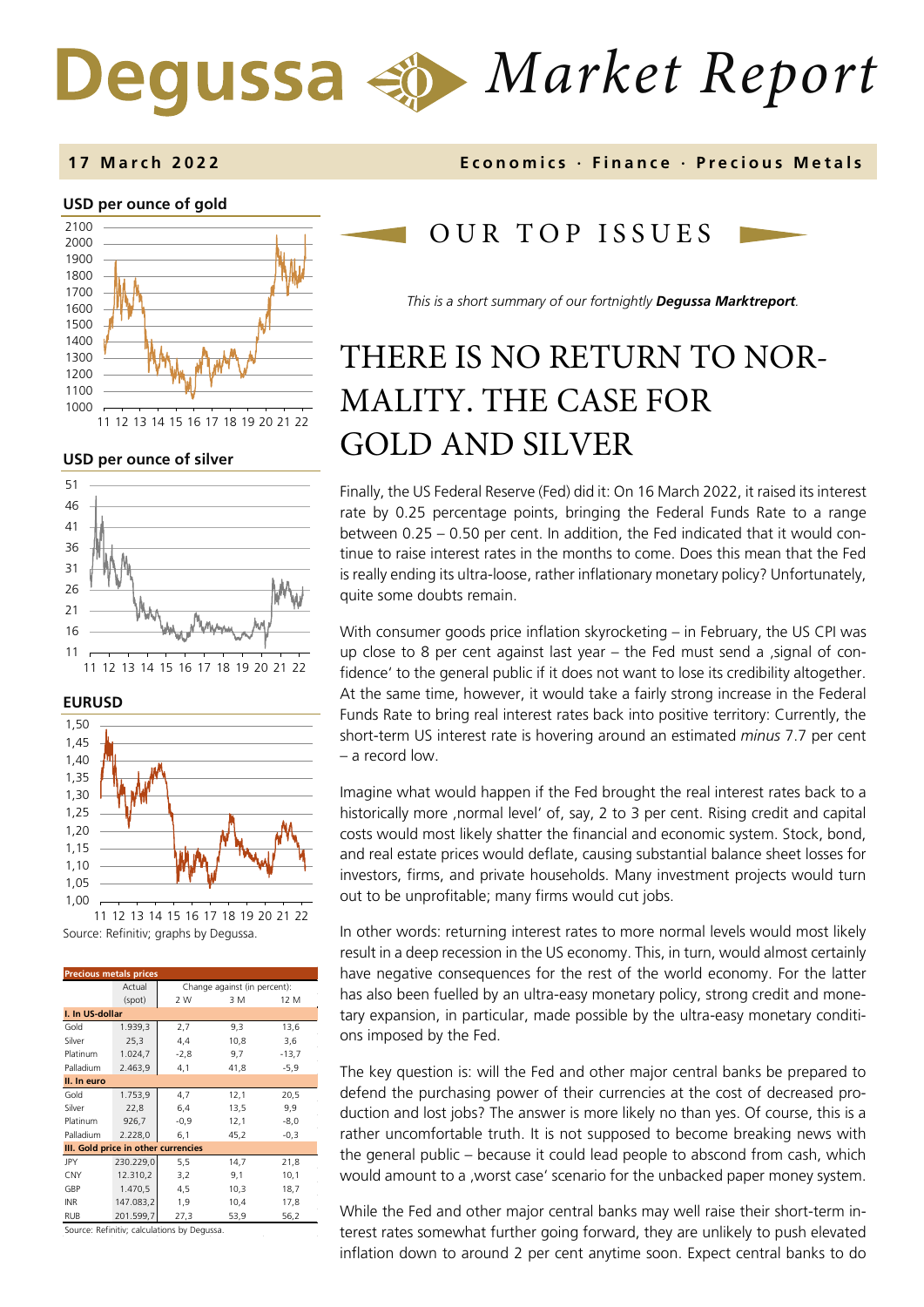#### **Precious metal prices (USD/oz), last seven years**



their very best to convince investors that the fight against inflation' is on, hoping that mostly words will suffice to keep people's confidence in the currency and that real policy tightening can be kept at a minimum.

The ongoing conflict in Ukraine and the economic, political, and military fallout it could have will most likely work in favour of central banks, allowing them to let price inflation to continue longer. That said, a further devaluation of the purchasing power of the US dollar, euro and the like is to be expected. That said, elevated and persistent price inflation is and will remain a key challenge for investors for the foreseeable future.

In this context, it should by no means be overlooked that inflation brings not only economic problems but also political unrest. Inflation encourages malinvestment and excessive consumption, resulting in impoverishment. Inflation can also all too easily result in political instability and radicalisation, posing a real risk to peaceful and production cooperation among people, both nationally and internationally. That said, investors should not underestimate the full cost spectrum of inflation.

There are various strategies to shield the investment portfolio against the vagaries of inflation. One option for the long-term oriented investor is holding some physical gold and silver. The latter cannot be debased by central banks' monetary policy, and they do not carry – unlike bank deposits – any payment, or: default, risk. If the conclusion of this article is correct – namely that there is no return to normality as far as monetary policy is concerned –, there is indeed a strong case to be made for holding physical gold and silver.

\*\*\*

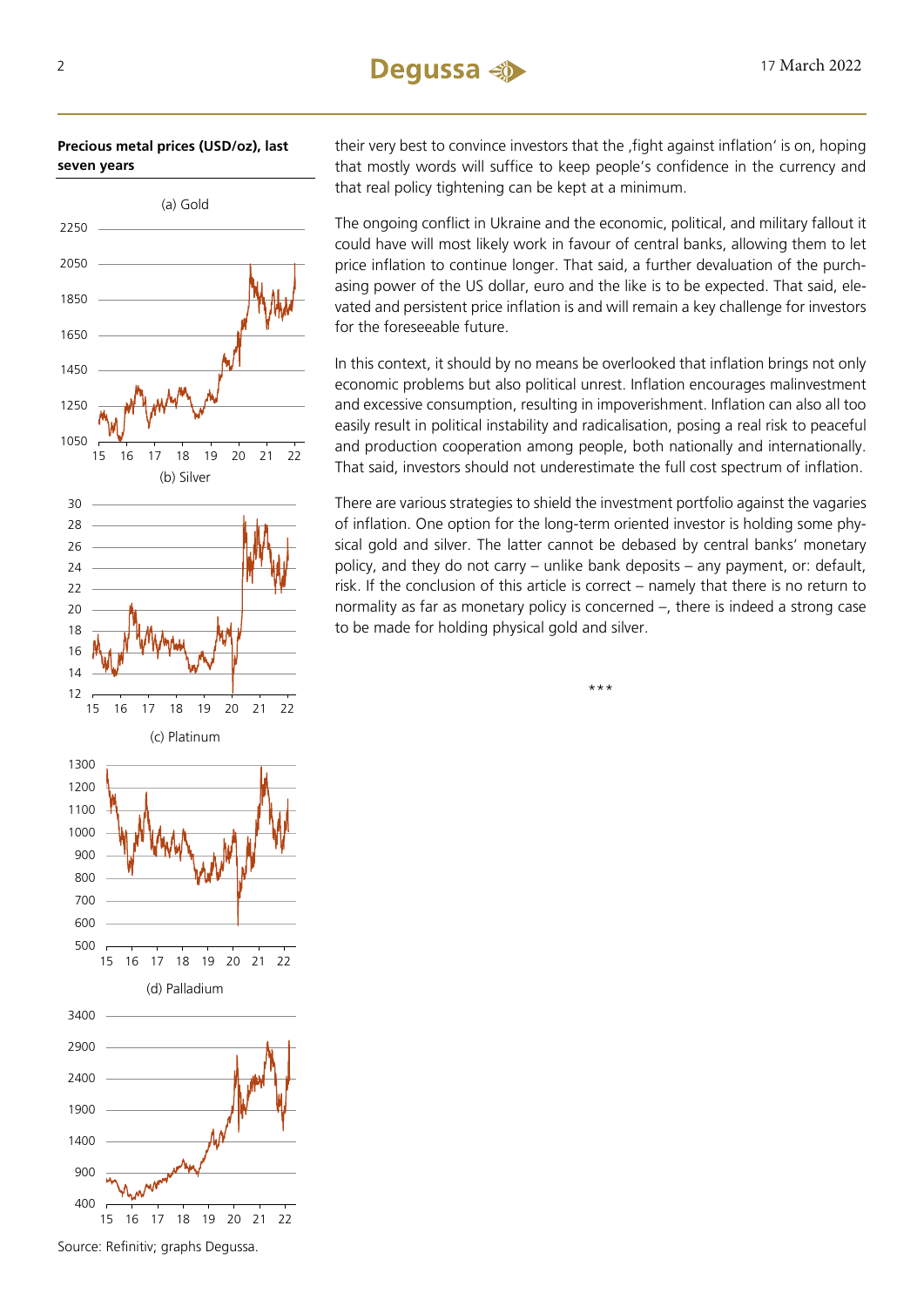# PRECIOUS METALS PRICES

**In US-Dollar per ounce**

|                                            | Gold                                       | <b>Silver</b>                              | Platinum                                  | Palladium                                    |  |
|--------------------------------------------|--------------------------------------------|--------------------------------------------|-------------------------------------------|----------------------------------------------|--|
| I. Actual                                  | 1936,4                                     | 25,2                                       | 1019,5                                    | 2481,2                                       |  |
| II. Gliding averages                       |                                            |                                            |                                           |                                              |  |
| 10 days                                    | 1905,4                                     | 24,4                                       | 1077,1                                    | 2474,1                                       |  |
| 20 days                                    | 1869,3                                     | 23,8                                       | 1051,7                                    | 2375,1                                       |  |
| 50 days                                    | 1836,2                                     | 23,4                                       | 1014,9                                    | 2167,9                                       |  |
| 100 days                                   | 1818,3                                     | 23,4                                       | 1009,7                                    | 2051,7                                       |  |
| 200 days                                   | 1809,4                                     | 24,2                                       | 1028,3                                    | 2268,3                                       |  |
| III. Estimates for end 2022<br>(1)         | 2100<br>8                                  |                                            | 1175<br>15                                | 2261<br>$-9$                                 |  |
| <b>Band width</b><br>(1)                   | High<br>Low<br>1700<br>2280<br>$-12$<br>18 | Low<br>High<br>21,0<br>31,0<br>$-17$<br>23 | High<br>Low<br>830<br>1280<br>$-19$<br>26 | High<br>Low<br>1650<br>2400<br>$-33$<br>$-3$ |  |
| V. Annual averages<br>2019<br>2020<br>2021 | 1382<br>1753<br>1804                       | 16,1<br>20,2<br>25,5                       | 862<br>878<br>1095                        | 1511<br>2180<br>2422                         |  |

| In Euro per ounce                          |                      |                    |                      |                    |                     |                    |                      |                             |  |
|--------------------------------------------|----------------------|--------------------|----------------------|--------------------|---------------------|--------------------|----------------------|-----------------------------|--|
|                                            | Gold                 |                    | <b>Silver</b>        |                    | <b>Platinum</b>     |                    | Palladium            |                             |  |
| I. Actual                                  | 1750,2               |                    | 22,8                 |                    | 921,5               |                    | 2242,6               |                             |  |
| II. Gliding averages                       |                      |                    |                      |                    |                     |                    |                      |                             |  |
| 10 days                                    | 1693,8               |                    | 21,7                 |                    | 957,4               |                    | 2200,2               |                             |  |
| 20 days                                    |                      | 1650,6             |                      | 21,0               |                     | 928,6              |                      | 2097,9                      |  |
| 50 days                                    |                      | 1621,9             |                      | 20,6               |                     | 896,5              |                      | 1915,5                      |  |
| 100 days                                   |                      | 1599,3             |                      | 20,6               |                     | 887,9              |                      | 1804,7                      |  |
| 200 days                                   | 1560,0               |                    | 20,8                 |                    | 885,8               |                    | 1950,7               |                             |  |
| III. Estimates for end 2022<br>(1)         | 1944<br>11           |                    | 26,1<br>15           |                    | 1088<br>18          |                    | 2093<br>$-7$         |                             |  |
| <b>Band width</b><br>(1)                   | Low<br>1573<br>$-10$ | High<br>2110<br>21 | Low<br>19,4<br>$-15$ | High<br>28,7<br>26 | Low<br>760<br>$-18$ | High<br>1180<br>28 | Low<br>1520<br>$-32$ | High<br>2220<br>$^{\rm -1}$ |  |
| V. Annual averages<br>2019<br>2020<br>2021 | 1235<br>1535<br>1519 |                    | 14<br>18<br>21       |                    | 770<br>769<br>921   |                    | 1350<br>1911<br>2035 |                             |  |

Source: Refinitiv; calculations and estimates Degussa. Numbers are rounded.

 $(1)$  On the basis of actual prices.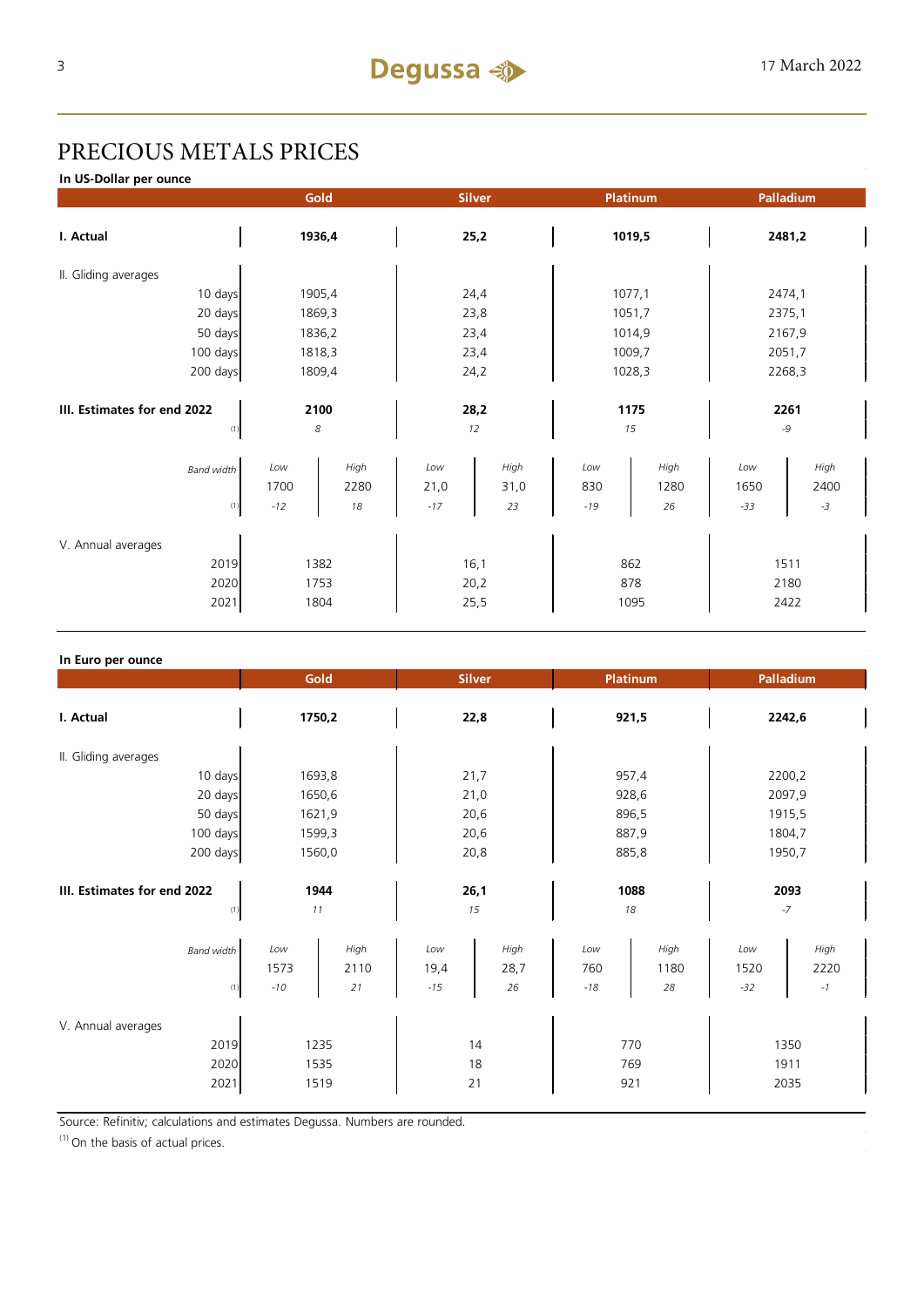# BITCOIN, PERFORMANCE OF VARIOUS ASSET CLASSES

#### **Bitcoin in US dollars**



Source: Refinitiv; graph by Degussa.

#### **Performance of stocks, commodities, FX and bonds**

(a) In national currencies (b) In euro



|                             | $-80$   | $-60$ | $-40$ | $-20$   | 0 | 20   | 40   |
|-----------------------------|---------|-------|-------|---------|---|------|------|
| S&P 500                     |         |       |       | $-5,9$  |   |      |      |
| Nasdag                      |         |       |       | $-11,4$ |   |      |      |
| Euro STOXX 50               |         |       |       | $-5,1$  |   |      |      |
| <b>FTSE 100</b>             |         |       |       | $-0,6$  |   |      |      |
| <b>DAX</b>                  |         |       |       | $-8,8$  |   |      |      |
| Swiss MI                    |         |       |       | $-7,5$  |   |      |      |
| Nikkei                      |         |       |       | $-7,8$  |   |      |      |
| Hang Seng                   |         |       |       | $-5,6$  |   |      |      |
| Bovespa                     |         |       |       |         |   |      | 17,3 |
| Russia                      | $-58,0$ |       |       |         |   |      |      |
| CRB Index                   |         |       |       |         |   |      | 23,4 |
| Gold                        |         |       |       |         |   | 8,7  |      |
| Silver                      |         |       |       |         |   | 11,1 |      |
| Crude oil                   |         |       |       |         |   |      | 20,9 |
| <b>EURUSD</b>               |         |       |       | $-2,7$  |   |      |      |
| <b>EURJPY</b>               |         |       |       |         |   | 0,4  |      |
| <b>EURGBP</b>               |         |       |       | $-0,1$  |   |      |      |
| <b>EURCHF</b>               |         |       |       |         |   | 0,3  |      |
| <b>USDCAD</b>               |         |       |       |         |   | 0,2  |      |
| <b>USDGBP</b>               |         |       |       | $-2,6$  |   |      |      |
| <b>USDJPY</b>               |         |       |       |         |   | 3,2  |      |
| US gov't bond 7 - 10 yrs    |         |       |       | $-2,3$  |   |      |      |
| US gov't bond 1 - 3 yrs     |         |       |       |         |   | 0,6  |      |
| Euro gov't bond 7 - 10 yrs  |         |       |       | $-3,5$  |   |      |      |
| Euro gov't bond 1 - 3 yrs   |         |       |       | $-0,4$  |   |      |      |
| UK gov't bond 7 - 10 yrs    |         |       |       | $-3,7$  |   |      |      |
| UK gov't bond 1 - 3 yrs     |         |       |       | $-1,3$  |   |      |      |
| Japan gov't bond 7 - 10 yrs |         |       |       | $-1,3$  |   |      |      |
| Japan gov't bond 1 - 3 yrs  |         |       |       | $-0,5$  |   |      |      |

Source: Refinitiv; calculations by Degussa.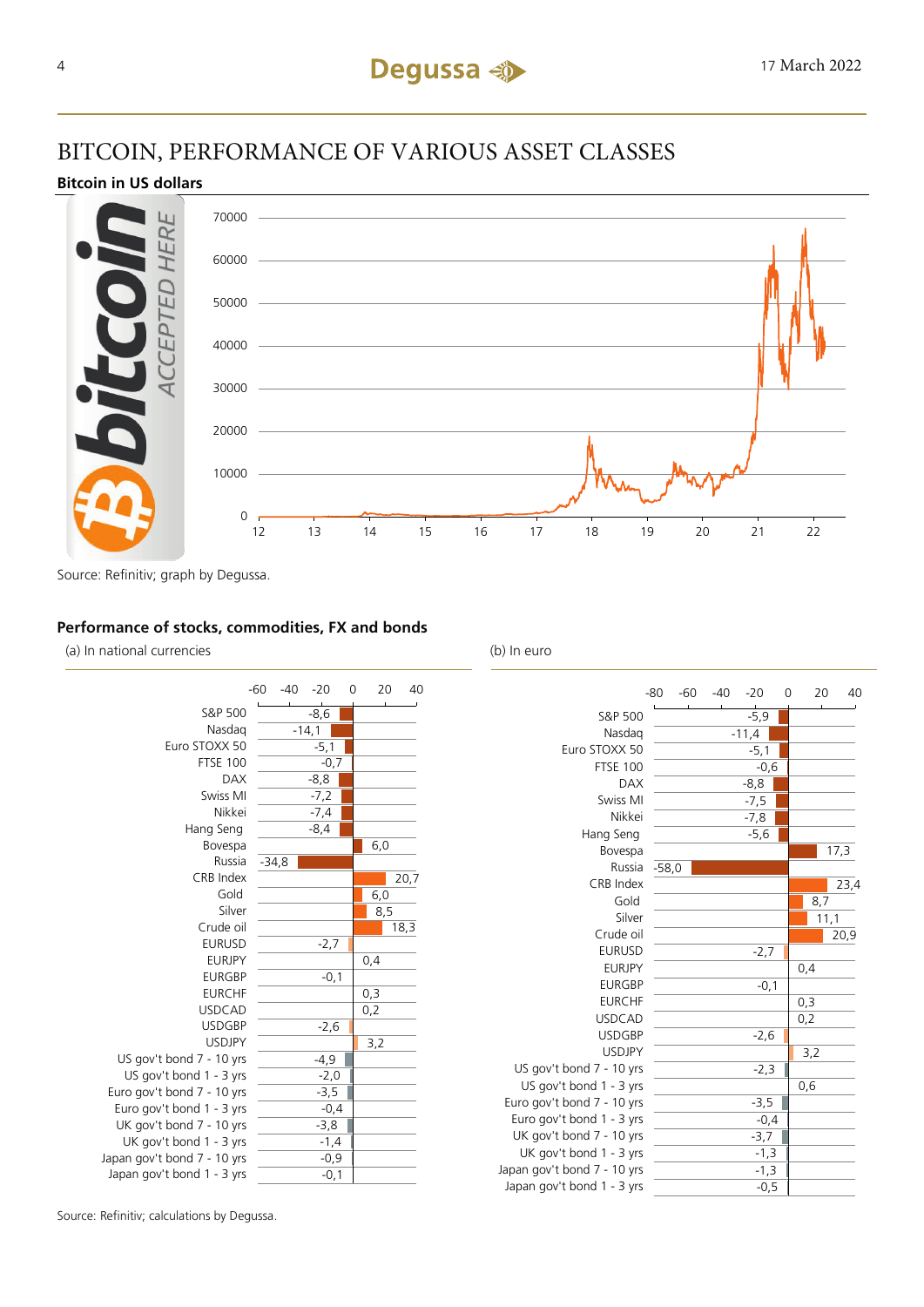### **Articles in earlier issues of the** *Degussa Market Report*

| <i><b>Issue</b></i> | Content                                                                                    |  |  |  |
|---------------------|--------------------------------------------------------------------------------------------|--|--|--|
| 17M arch 2022       | There is no Return to Normality. The Case for Gold and Silver                              |  |  |  |
| 3 March 2022        | Gold: Too Low For Too Long                                                                 |  |  |  |
| 17 February 2022    | The Inflation beast is bigger than you think it is                                         |  |  |  |
| 3 February 2022     | The Bigger Gold Picture                                                                    |  |  |  |
| 20 Januar 2022      | Outlook for Gold and Silber brighter than you think it is                                  |  |  |  |
| 16 December 2021    | Welcome to a new chapter in the boom-and-bust-drama                                        |  |  |  |
| 2 December 2021     | Inflation Is Not Temporary But Here To Stay                                                |  |  |  |
| 18 November 2021    | The Case Against Gold And Silver. Revisited                                                |  |  |  |
| 4 November 2021     | Stagflation Is Rearing Its Ugly Head                                                       |  |  |  |
| 21 October 2021     | At A Crossroads. It Is Time For Gold And Silver                                            |  |  |  |
| 7 October 2021      | Here Comes The Inflation Beast                                                             |  |  |  |
| 23 September 2021   | Evergrande: China's Potential 'Lehman moment'?                                             |  |  |  |
| 8 September 2021    | It All Depends On The Fed's 'Safety Net'                                                   |  |  |  |
| 26 August 2021      | Our Money Gets Thrown Under The Bus                                                        |  |  |  |
| 12 August 2021      | The Crime of 1971                                                                          |  |  |  |
| 29 July 2021        | Gold And The Market Fear That Is Not                                                       |  |  |  |
| 15 July 2021        | Gold and the Monetary Policy Empire of Deception                                           |  |  |  |
| 1 July 2021         | Investors believing the impossible, making the price of gold falter                        |  |  |  |
| 17 June 2021        | Gold Against Neglected Risks                                                               |  |  |  |
| 2 June 2021         | Gold And Inflation                                                                         |  |  |  |
| 20 May 2021         | The Price Correction In The Crypto Space Is Not The End                                    |  |  |  |
| 6 May 2021          | The Dark Side of the Yield Curve Control Policy                                            |  |  |  |
| 22 April 2021       | Bitcoin and the Golden Opportunity                                                         |  |  |  |
| 8 April 2021        | On Precious Metal 2021 Price Forecasts                                                     |  |  |  |
| 25 March 2021       | Money Matters For Gold And Silver Prices                                                   |  |  |  |
| 11 March 2021       | Interest Rates are to the Price of Gold What Gravity is to the Apple                       |  |  |  |
| 25 February 2021    | The Dangers Of Digital Central Bank Money                                                  |  |  |  |
| 11 February 2021    | Gold Is Not In Bubble Territory                                                            |  |  |  |
| 28 January 2021     | It Is High Time To Buy Gold And Silver                                                     |  |  |  |
| 14 January 2021     | The Great Gold And Silver Bull Market Is On                                                |  |  |  |
| 17 December 2020    | Gold Against US-Dollar Risk. A Value Proposition                                           |  |  |  |
| 3 December 2020     | Keep Your Cool - And Physical Gold And Silver                                              |  |  |  |
| 19 November 2020    | It is Going to be Wild. Hold on to Physical Gold                                           |  |  |  |
| 5 November 2020     | For In Fire Gold Is Tested                                                                 |  |  |  |
| 22 October 2020     | The Policy of Inflating Everything, Not Only The Price Of Gold                             |  |  |  |
| 8 October 2020      | President Trump Is Good For Gold, Or Isn't He?                                             |  |  |  |
| 24 September 2020   | Get Physical With Gold                                                                     |  |  |  |
| 10 September 2020   | The Inflation Threat And The Case For Gold                                                 |  |  |  |
| 27 August 2020      | We Need Sound Money To Regain and Defend Our Liberties                                     |  |  |  |
|                     | The Degussa Marktreport (German) and the Degussa Market Report (English) are available at: |  |  |  |

The Degussa Marktreport (German) and the Degussa Market Report (English) are available at: **www.degussa-goldhandel.de/de/marktreport.aspx**.